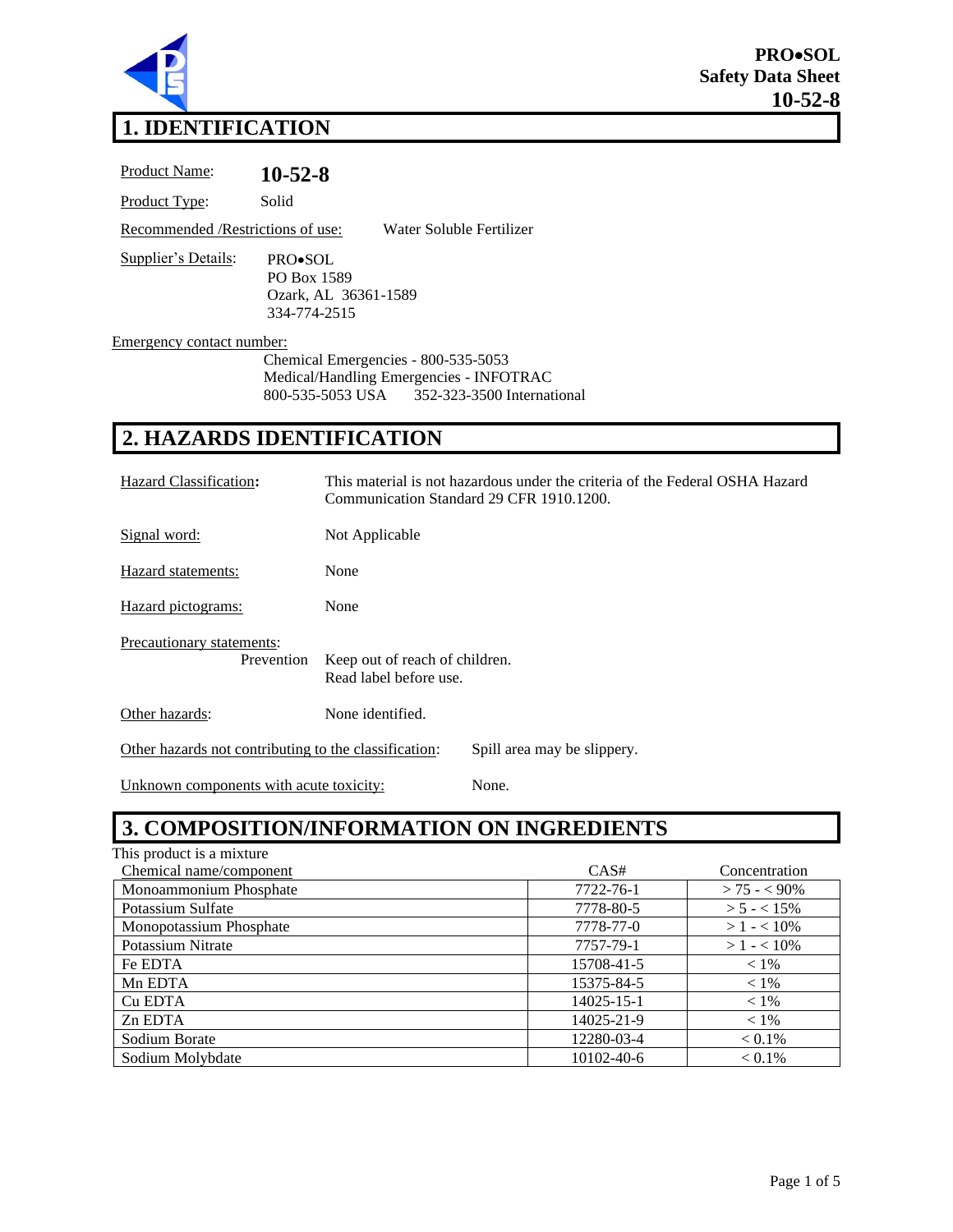

## **4. FIRST-AID MEASURES**

Description of first aid measures:

| Eye Contact --If in eyes:  | Flush with water for 15 minutes. Call a doctor for treatment if irritation persists. |
|----------------------------|--------------------------------------------------------------------------------------|
| Skin Contact - If on skin: | Wash thoroughly with soap and water. Launder clothing before reuse.                  |
| Inhalation -- If inhaled:  | Remove affected person from source of exposure. Call 911 if breathing is difficult.  |
| Ingestion -- If ingested:  | Do not induce vomiting. Get medical attention. Have the product label with you when  |
|                            | calling a doctor or going for treatment.                                             |

Indication of any immediate medical attention and special treatment needed: No additional information available.

# **5. FIRE-FIGHTING MEASURES**

#### Extinguishing media:

| <b>EAULE</b> Abiling mount       |                                                                               |
|----------------------------------|-------------------------------------------------------------------------------|
| Suitable extinguishing media:    | Water fog, foam or spray, dry chemical, carbon dioxide, sand                  |
| Unsuitable extinguishing media:  | None                                                                          |
| Special hazards arising from the | Material is not combustible. Product packaging is not self-ignitable, but may |
| substance or mixture:            | support combustion.                                                           |
|                                  |                                                                               |
| Advice for firefighters:         |                                                                               |
| Firefighting instructions:       | Use extinguishing media appropriate for the surrounding materials.            |
| Protection during                | Wear appropriate protective equipment and self-contained breathing apparatus  |
| firefighting:                    | (SCBA) with a full face-piece operated in positive pressure mode.             |
|                                  |                                                                               |
| Other information:               | Do not allow run-off from fire-fighting to enter drains or water courses.     |

#### **6. ACCIDENTAL RELEASE MEASURES**

Personal precautions, protective equipment, and emergency procedures:

Use protective equipment to prevent contact with skin and eyes or inhalation of dust. Use site specific emergency procedures if product is released. Prevent entry to sewers and public surface waters per site specific containment procedures.

Methods and material for containment and cleaning up:

Use mechanical means. Store material in suitable containers for recycle or disposal. Minimize dust generation.

#### **7. HANDLING AND STORAGE**

Precaution for safe handling: Avoid contact with skin and eyes. After handling, wash hands thoroughly with soap and water. Avoid generating and breathing dust. Wash before eating and drinking. Safe Storage conditions: Store in a dry, cool, and well-ventilated area. Protect from weather.

Incompatible materials: Strong alkaline or acid compounds.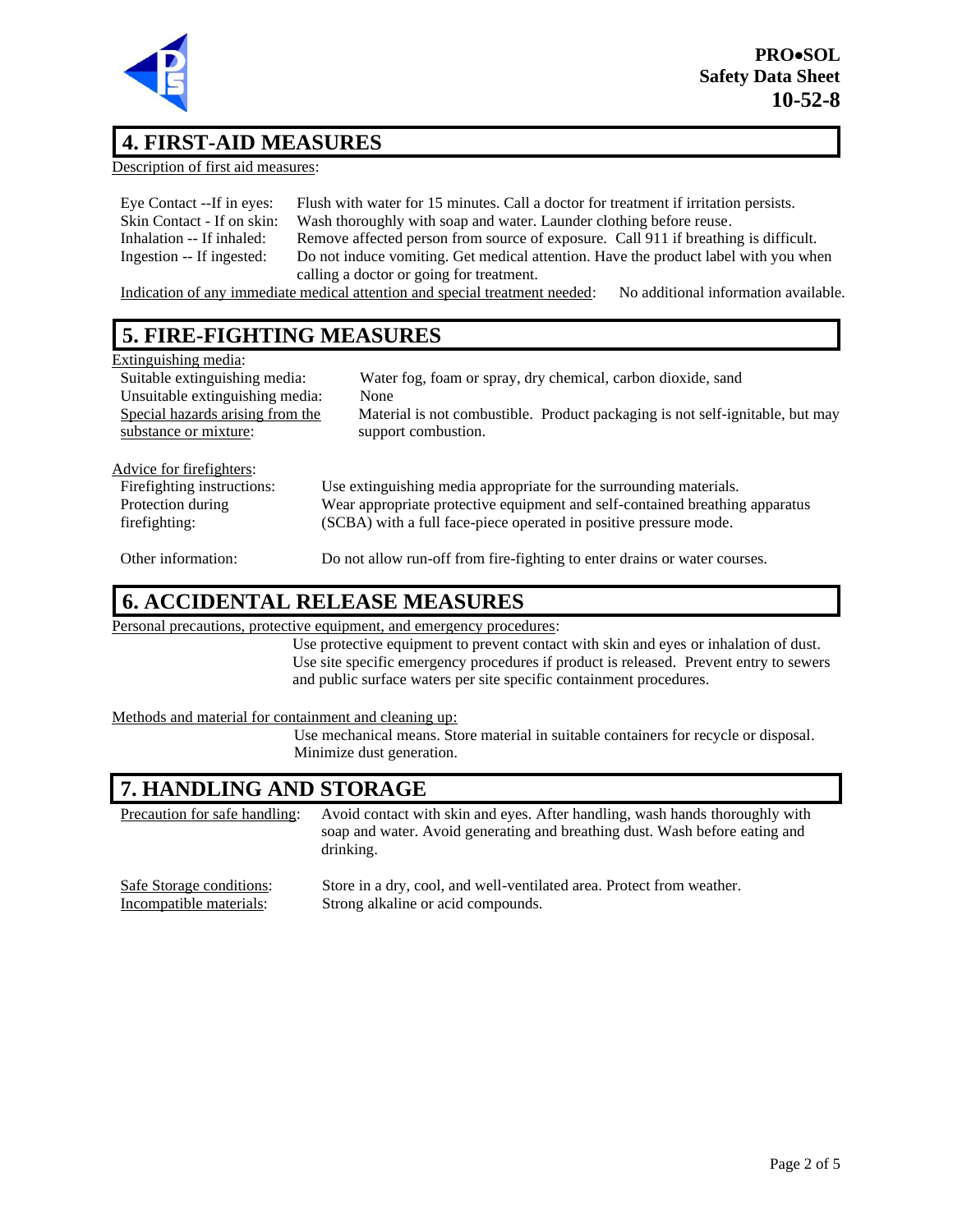

## **8. EXPOSURE CONTROL/PERSONAL PROTECTION**

| Exposure limits are listed below, if they exist:                       |                                                                                                                                                     |                 |                                                          |
|------------------------------------------------------------------------|-----------------------------------------------------------------------------------------------------------------------------------------------------|-----------------|----------------------------------------------------------|
| Component                                                              | Regulation                                                                                                                                          | Type of listing | Value/Notation                                           |
| $Dust - inhalable particles$                                           | <b>ACGIH</b>                                                                                                                                        | <b>TWA</b>      | $10 \text{ mg/m}^3$                                      |
| Dust – respirable particles                                            | <b>ACGIH</b>                                                                                                                                        | TWA             | $3 \text{ mg/m}^3$                                       |
| Copper compounds                                                       | OSHA / ACGIH / NIOSH                                                                                                                                | <b>TWA</b>      | $1 \text{ mg/m}^3 / 1 \text{ mg/m}^3 / 1 \text{ mg/m}^3$ |
| Manganese compounds                                                    | <b>ACGIH / NIOSH</b>                                                                                                                                | <b>TWA</b>      | $0.02$ mg/m <sup>3</sup> / 1 mg/m <sup>3</sup>           |
| Molybdenum, soluble compounds                                          | <b>ACGIH</b>                                                                                                                                        | <b>TWA</b>      | $0.5 \text{ mg/m}^3$                                     |
| Zinc compounds (dust)                                                  | <b>ACGIH</b>                                                                                                                                        | <b>TWA</b>      | $10 \text{ mg/m}^3$                                      |
| Engineering controls:<br>Use adequate ventilation to prevent exposure. |                                                                                                                                                     |                 |                                                          |
| Personal protective measures:<br>Hand protection:                      |                                                                                                                                                     |                 |                                                          |
| Eye protection:                                                        | Wear suitable protective gloves to prevent direct exposure.<br>Safety glasses with side shields or tight fitting goggles.                           |                 |                                                          |
| Skin and body protection:                                              | Wear long sleeved clothing or other suitable clothing to prevent skin<br>exposure.                                                                  |                 |                                                          |
| Respiratory protection:                                                | Where dust is generated and appropriate engineering controls cannot<br>maintain acceptable levels, use appropriate respiratory protection equipment |                 |                                                          |

Special requirements for PPE, protective clothing or respirators: to prevent inhalation of materials. No specialty PPE requirements beyond those previously identified.

# **9. PHYSICAL AND CHEMICAL PROPERTIES**

| Physical state:                                  | Solid                       | Vapor pressure:        | <b>NA</b>             |
|--------------------------------------------------|-----------------------------|------------------------|-----------------------|
| Color:                                           | Pale blue                   | Vapor density:         | <b>NA</b>             |
| Odor:                                            | <b>Odorless</b>             | Relative density       | 62 lbs/cubic foot     |
| Odor threshold:                                  | NA.                         | Solubility:            | 100% soluble in water |
| $pH$ :                                           | 4.0-5.0 at 5% concentration | Partition coefficient: | <b>NA</b>             |
| Melting point/freezing                           | <b>NA</b>                   | Auto ignition temp:    | <b>NA</b>             |
| point:                                           |                             |                        |                       |
| Initial boiling point/range:                     | NA.                         | Decomposition temp:    | <b>NA</b>             |
| Flashpoint:                                      | NA.                         | Viscosity:             | NA.                   |
| Evaporation rate:                                | <b>NA</b>                   |                        |                       |
| Flammability (solid gas):                        | <b>NA</b>                   |                        |                       |
| Upper/lower flammability<br>or explosive limits: | <b>NA</b>                   |                        |                       |

Other information: No additional information.

# **10. STABILITY AND REACTIVITY**

Reactivity: This product is stable under normal conditions of use, storage and transport.

Chemical stability: This product is stable at ambient temperatures and atmospheric pressures.

Other:

Hazardous reactions: None determined. Conditions to avoid: Avoid high temperatures. Prevent contact with moisture or incompatible materials. Incompatible materials: Strong alkaline or acid compounds. Hazardous decomposition products: Metal and sulfur fumes when excessive heat is applied.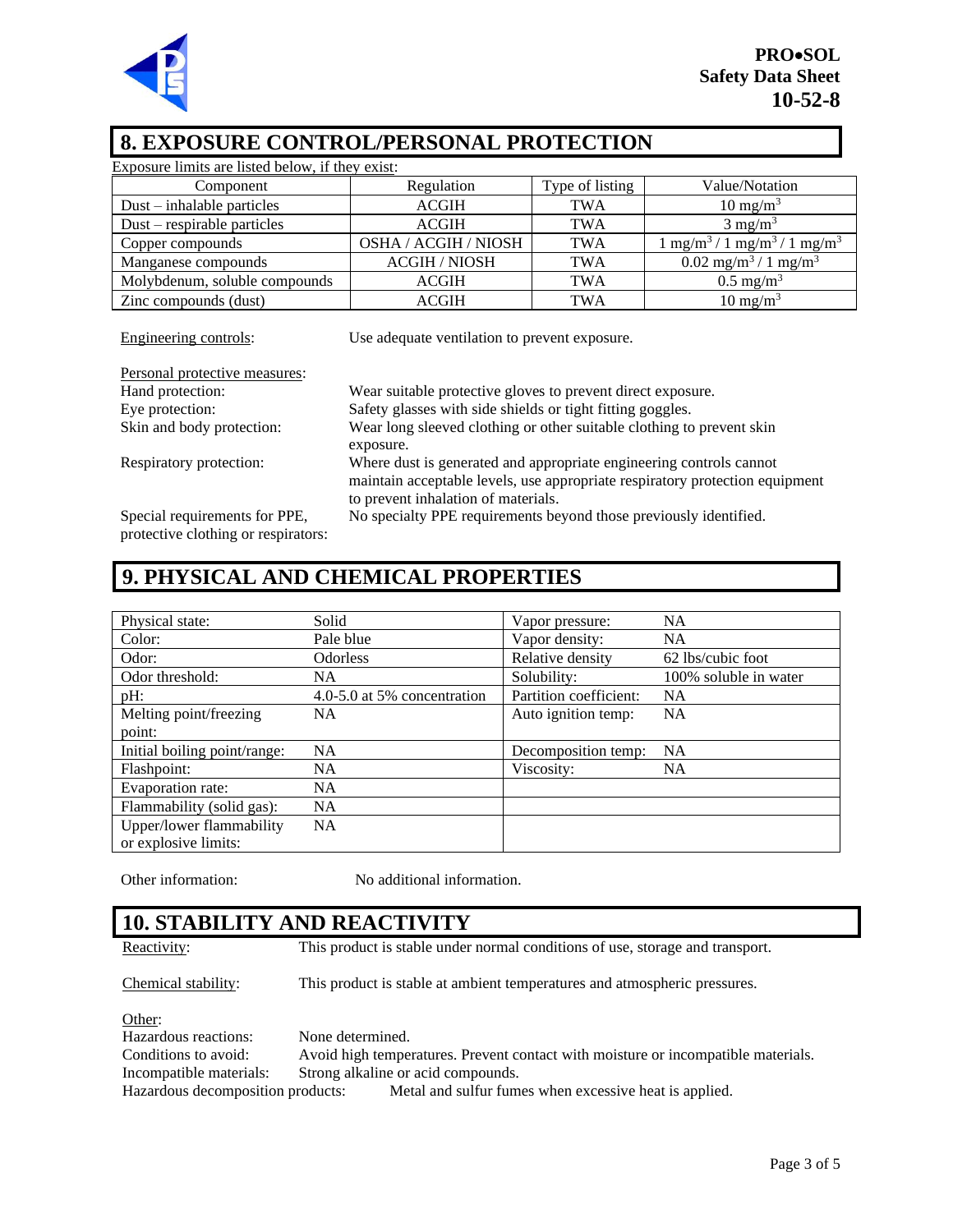

**PRO**•**SOL Safety Data Sheet 10-52-8**

# **11. TOXICOLOGICAL INFORMATION**

| Likely routes of exposure:                                                            | Inhalation, Ingestion, Skin contact, Eye contact                                                  |                 |
|---------------------------------------------------------------------------------------|---------------------------------------------------------------------------------------------------|-----------------|
| Symptoms/injuries after inhalation:                                                   | High concentrations of dust may irritate the throat and<br>respiratory system and cause coughing. |                 |
| Symptoms/injuries after Ingestion:                                                    | Mixture components not known to be harmful.                                                       |                 |
| Symptoms/injuries after skin contact:                                                 | Prolonged contact may cause skin irritation                                                       |                 |
| Symptoms/injuries after eye contact:                                                  | Dust may cause eye irritation.                                                                    |                 |
| Acute toxicity:                                                                       | Mixture based on components' toxicity. Not classified.                                            |                 |
| Reproductive toxicity:                                                                | No relevant data found.                                                                           |                 |
| Specific Target Organ Toxicity-S E:                                                   | No relevant data found.                                                                           |                 |
| Specific Target Organ Toxicity-R E:                                                   | No relevant data found.                                                                           |                 |
| Carcinogenicity:                                                                      | Not classified.                                                                                   |                 |
| NTP (National Toxicology Program):                                                    |                                                                                                   | Not classified. |
| IARC (International Agency for Research on Cancer):                                   |                                                                                                   | Not classified. |
| ACGIH (American Conference of Governmental Industrial Hygienists):<br>Not classified. |                                                                                                   |                 |
|                                                                                       |                                                                                                   |                 |

## **12. ECOLOGICAL INFORMATION**

| Toxicity:                      | No testing data available.                                 |
|--------------------------------|------------------------------------------------------------|
| Persistence and degradability: | No data is available on the degradability of this product. |
| Bioaccumulative potential:     | No data is available.                                      |
| Mobility in soil:              | No data is available.                                      |
| Other adverse effects:         | No further relevant information available.                 |

#### **13. DISPOSAL CONSIDERATIONS**

Waste treatment methods: Recommend recycling excess product if at all possible. Avoid sewage and landfill disposal. Place contaminated material in suitable, labeled containers for disposal. See section 8 for exposure control information.

# **14. TRANSPORT INFORMATION**

#### **DOT: Not regulated for transport**

This information is not intended to convey all specific regulatory or operational requirements/information relating to this product. Transportation classifications may vary by container volume and may be influenced by regional or country variations in regulations. It is the responsibility of the transporting organization to follow all applicable laws, regulations and rules relating to the transportation of the material.

# **15. REGULATORY INFORMATION**

**OSHA Hazard Communication Standard**: This product is not a "Hazardous Chemical" as defined by the OSHA Hazard Communication Standard, 29 CFR 1910.1200.

Ingredients listed on TSCA inventory: Yes

CERCLA Section 103 Hazardous Substances: Copper compounds, Manganese compounds, Zinc compounds EPCRA Section 311/312 Hazard Categories: None

EPCRA Section 313 Toxic Release Inventory: Copper Compounds, Manganese Compounds, Zinc Compounds California Proposition 65 (Safe Drinking Water and Toxic Enforcement Act of 1986):

This product contains no listed substances known to the State of California to cause cancer, birth defects or other reproductive harm, at levels which would require a warning under the statute.

Micronutrient Approvals / Registrations: California Department of Food and Agriculture (CDFA): Company Registration# 11871